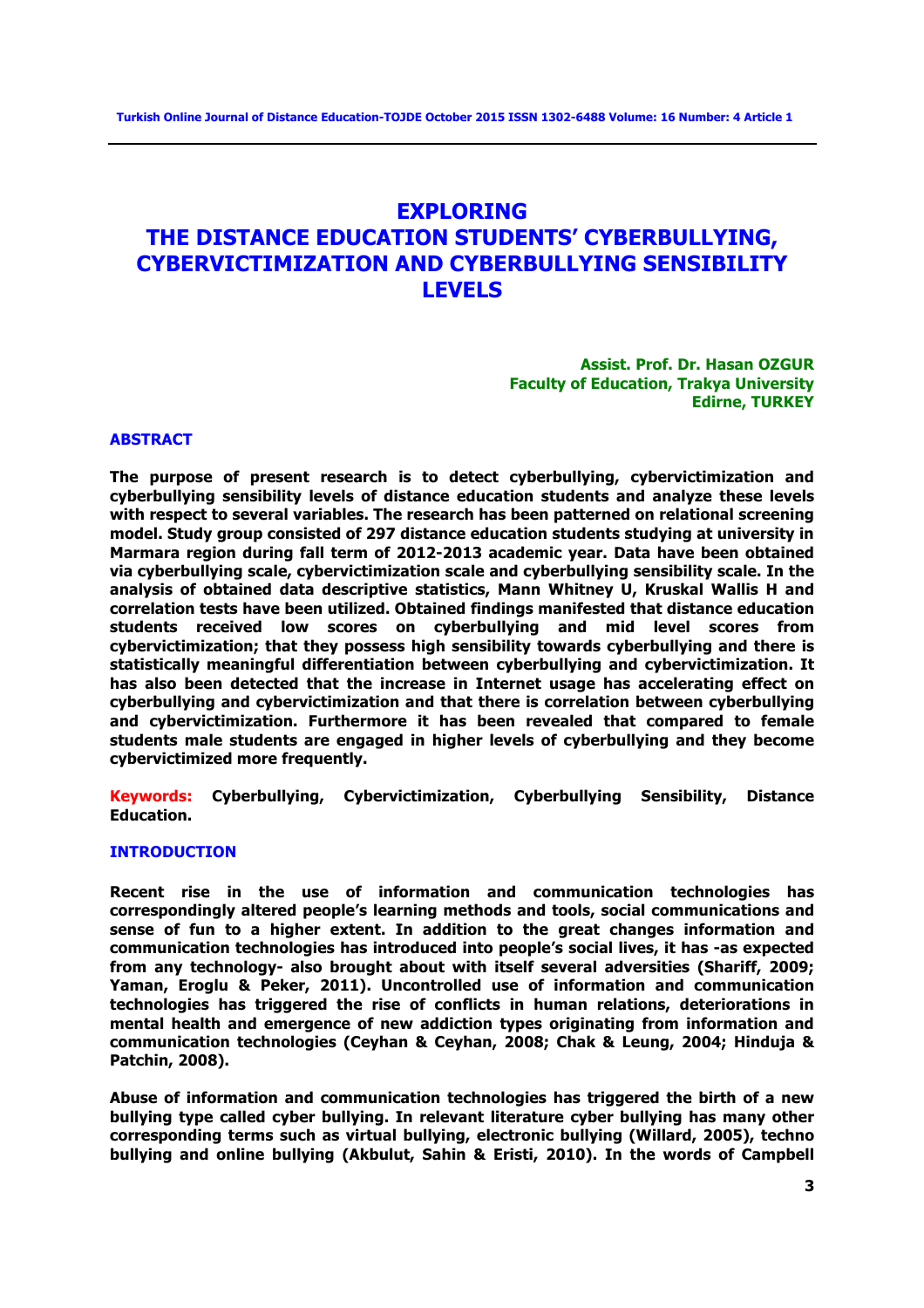**(2005), cyberbullying is using various forms of technology such as electronic mail, instant messaging, chat rooms and websites to psychologically torment other parties.** 

**Hinduja and Patchin (2010) on the other hand explain cyberbullying as intentional and repetitive usage of computers, mobile phones and similar electronic tools to torment others. Mason (2008) reports that cyberbullying is the use of communication technologies for the aim of sending or publishing coarse notes and/or images by a person or group to another person or group to intentionally and repetitively harass or threaten the addressee. In a broader definition cyberbullying is described as the sum of all behaviors (Aricak, 2011; Belsey, 2007; Lacey, 2007; Yaman et al., 2011) conducted via computers, mobile phones and other communication technologies to cause damages in a person's or group's social or technical connections and this social attack has an intentional and repetitive character. According to Willard (2005) cyberbullying is sending furious and coarse messages, harassing the addressee by sending repetitive and frequent insult messages, sending defaming or humiliating messages to undermine addressee's reputation and friendships, by pretending to be someone else, sending graphic or text messages to unease the addressee or to undermine addressee's reputation and friendships, sharing on electronic environment private or humiliating information or photos of people, obtaining a person's personal secrets or humiliating personal information and employing certain methods to publish such information on virtual environment, intentionally and brutally discarding a person from an online group or environment, continuous and intense harassment or critical traumatization and defaming of the addressee.**

**In literature as researches on cyberbullying are analyzed with respect to gender variable it can be observed in some researches that males are more inclined towards cyberbullying when compared to females (Ayas & Horzum, 2012; Calvete, Orue, Estévez, Villardón & Padilla, 2010; Cetinkaya, 2010; Erdur-Baker, 2010) whereas some research findings have contrarily manifested that girls are more inclined towards cyberbullying behaviors than boys (Agatston, Kowalski & Limber, 2007; Keith & Martin, 2005; Li, 2006). As researches on cyberbullying are analyzed with respect to cybervictimization, some researchers claim that girls face greater levels of victimization than boys (Mesch, 2009; Ybarra, Mitchell, Wolak & Finkelhor, 2006) whilst another group of researchers argue that there exists no statistically meaningful differentiation between girls and boys with respect to being victimized by cyberbullying (Özdemir & Akar, 2011; Peker, Eroglu & Citemel, 2012; Slonje & Smith, 2008). In a number of literature studies interrogating cyberbullying sensibility level with respect to gender variable, a meaningful differentiation has been detected (Ayas & Horzum, 2011) while in some studies, no differentiation could be verified (Gezgin & Cuhadar, 2012; Huang & Chou, 2013).**

**Another finding obtained in relevant literature is that there might be connection between Internet usage frequency and cyberbullying (Akbulut et al., 2010; Erdur-Baker 2010; Li, 2006; Topcu, Erdur-Baker & Capa-Aydin, 2008; Ozdemir & Akar, 2011; Wolak, Mitchell & Finkelhor, 2007). Likewise Erdur-Baker and Kavsut (2007) have reported that there is positive correlation between the usage of Internet-based communication resources and being a cyberbully or being a cyberbullying victim. In literature it is possible to come across research findings manifesting that there is no meaningful differentiation between frequency of Internet usage and sensibility level towards cyberbullying (Gezgin & Cuhadar, 2012).**

**In some literature studies exploring the connection between age and grade variables and being a cyberbully or being a cyberbullying victim it has been claimed that no relation exists cyberbullying or cybervictimization with respect to aforementioned variables (Burnukara, 2009; Erdur-Baker & Kavsut, 2007; Ozdemir & Akar, 2011; Slonje & Smith, 2008), while findings of some researches indicated that there is a connection between cyberbullying and cybervictimization with respect age and grade variables (Ayas &**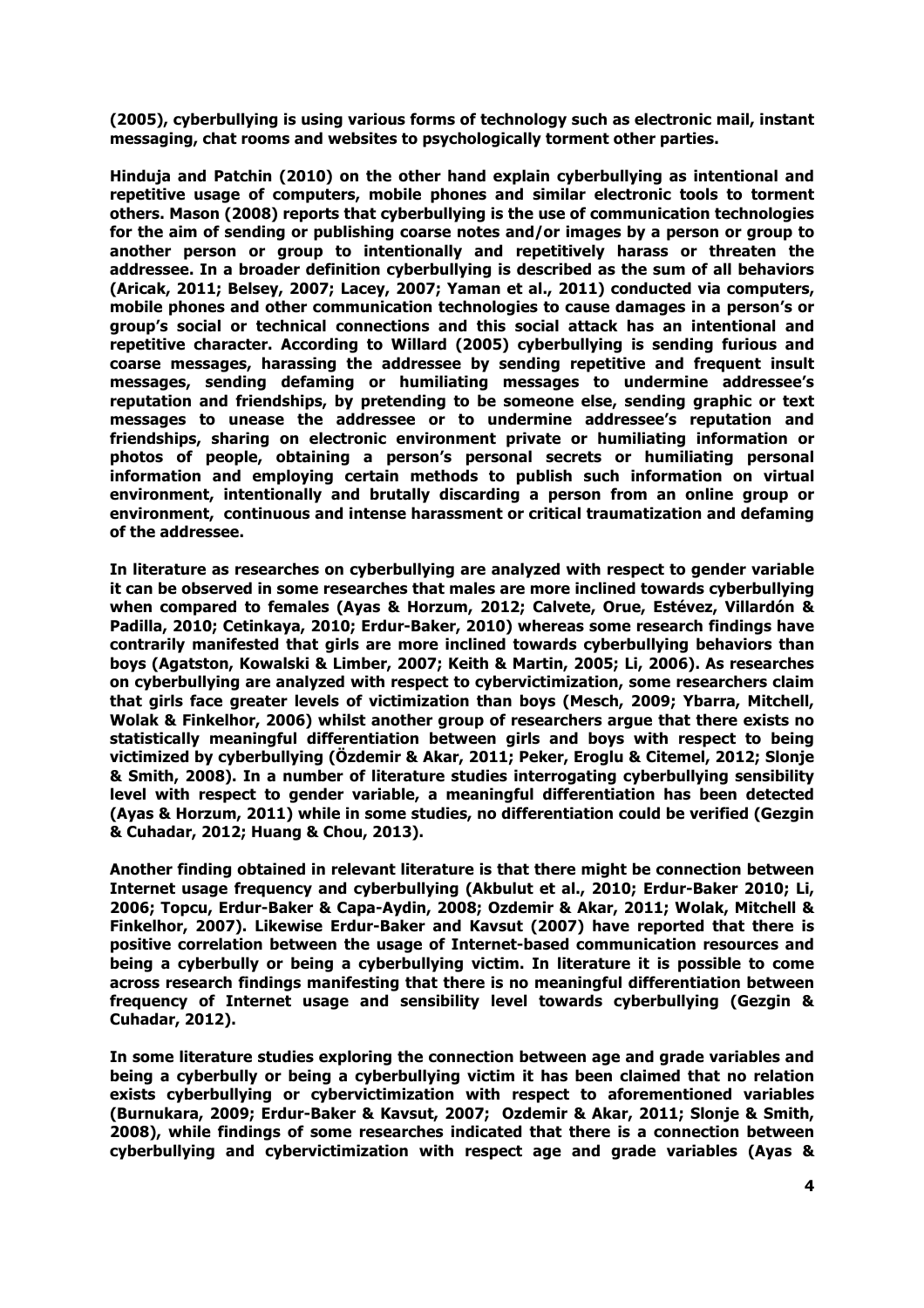**Horzum, 2012; Kowalski & Limber, 2007; Mark, 2009; Pepler, Craig, Connolly, Yuile, McMaster & Jiang, 2006). In relevant literature there are also a number of researches underlining that there is no relation between these particular variables and sensibility level towards cyberbullying (Ayas & Horzum, 2011; Gezgin & Cuhadar, 2012).**

**In literature researches probing into the relation between cyberbullying and cybervictimization it has been designated that the most powerful predictor of cyberbullying performance is cybervictimization or in other way, the most powerful predictor of cybervictimization is cyberbullying (Akbulut & Eristi, 2011; Bauman, 2010; Bauman & Pero, 2010), that cybervictimization is the most salient factor in cyberbullying (Hoff & Mitchell, 2010), that there is high possibility that cyberbullying victims shall eventually perform cyberbullying behaviors (Erdur-Baker, 2010; Walrave & Heirman, 2011).**

**As literature researches on cyberbullying, cybervictimization or cyberbullying sensibility are examined it can be detected that a majority of researches conducted in Turkey have covered formal education teenagers or developmental age students and college students (Aricak, 2009; Ayas & Horzum, 2012; Cetinkaya, 2010; Gezgin & Cuhadar, 2012; Ozdemir & Akar, 2011; Sahin 2012). On the other hand in relevant literature studies it has also been ascertained that cyberbullying is the common problem shared amid all individuals regardless of age, education and socio-economic level (Akbulut & Eristi, 2011), that the rise in the frequency of Internet based communication resources enhanced the likelihood of cyberbullying or cybervictimization (Erdur-Baker & Kavsut, 2007). Accordingly, as manifested in Turkish Statistics Institute's (TUIK, 2012) national statistics demonstrating that of the teenagers between age sixteen and twenty four 67.7% and of the adults between age twenty five and thirty four 58.5% use the Internet which indicates that a great portion of society is under the risk of being either a cyberbully or cyberbullying victim hence it is essential to conduct further researches covering different groups of age. On the other hand according to data from Turkish Higher Education Institute, though there are more than two millions of distance education students in Turkey, there are no literature research that collectively analyzes these students' cyberbullying, cybervictimization and cyberbullying sensibility level which further emphasizes the gravity of this research. Hence it has been deemed essential to conduct current research that analyzes cyberbullying, cybervictimization and cyberbullying sensibility levels of distance education students with respect to several variables.**

# **PURPOSE OF THE STUDY**

**As literature researches on cyberbullying, cybervictimization or cyberbullying sensibility are examined it can be detected that a majority of researches conducted in Turkey have covered formal education teenagers or developmental age students and college students (Aricak, 2009; Ayas & Horzum, 2012; Cetinkaya, 2010; Gezgin & Cuhadar, 2012; Ozdemir & Akar, 2011; Sahin 2012). On the other hand in relevant literature studies it has also been ascertained that cyberbullying is the common problem shared amid all individuals regardless of age, education and socio-economic level (Akbulut & Eristi, 2011), that the rise in the frequency of Internet based communication resources enhanced the likelihood of cyberbullying or cybervictimization (Erdur-Baker & Kavsut, 2007). Accordingly, as manifested in Turkish Statistics Institute's (TUIK, 2012) national statistics demonstrating that of the teenagers between age sixteen and twenty four 67.7% and of the adults between age twenty five and thirty four 58.5% use the Internet which indicates that a great portion of society is under the risk of being either a cyberbully or cyberbullying victim hence it is essential to conduct further researches covering different groups of age. On the other hand according to data from Turkish Higher Education Institute, though there is more than two millions of distance education students in Turkey, there are no literature research that collectively analyzes these students' cyberbullying, cybervictimization and cyberbullying sensibility level which further emphasizes the**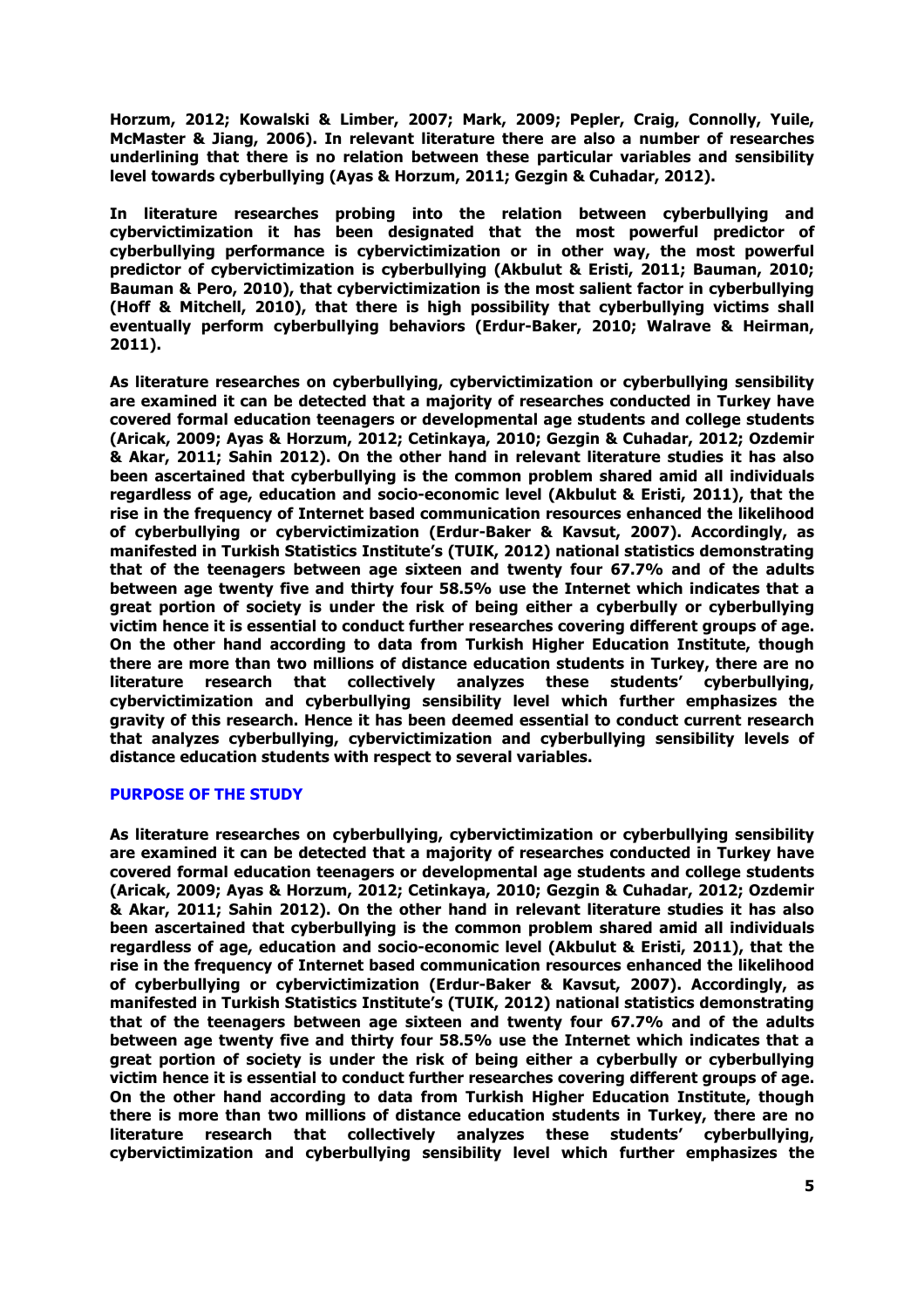**gravity of this research. Hence it has been deemed essential to conduct current research that analyzes cyberbullying, cybervictimization and cyberbullying sensibility levels of distance education students with respect to several variables.**

#### **METHOD**

**This research is a descriptive research. In the research, relational screening model was employed. According to Karasar (2008), relational screening model aims to determine the change or levels of the change between two or more variables. The relations found through screening are not necessarily cause-effect relations; however the situation identified in variable may give hints about the other variable(s). In this context, the relationship between cyberbullying, cybervictimization and cyberbullying sensibility of studensts was analysed through correlation oriented relational screening model. The comparative relational screening model was used in order to determine whether there is a difference between gender, grade, enrolled program, age, the frequency of Internet use variables.** 

# **Participants**

**Population of this research comprised of 297 distance education students studying at Trakya University, Tunca Vocational High School during fall term of 2012-2013 academic year. Of the research participants, 95 are (32%) females and 202 are (68%) males. 121 of students are 1st graders (40.7%) and 176 are 2nd graders (59.3%). Of the participant students 58 (19.5%) access the Internet one-two hours in a day, 78 students (26.3%) three-four hours in a day and 161 students (36.7%) five or longer hours in a day. 49 students study in (16.5%) Information Management department, 42 in (14.1%) Business Administration department and 206 in (69.4%) Computer Programming department. Of the distance education students, 165 are (55.6%) between age eighteen and twenty five, 104 are (35.0%) between age twenty six and thirty three and 28 are (9.4%) between age thirty four and above. 56 of students (18.9%) claimed to have been a victim of cyberbullying before and 27 students (9.1%) claimed to have performed cyberbullying behavior.**

#### **Data Collection Tools**

**Cyberbullying scale: towards the aim of gathering students' views on cyberbullying performance Cyberbullying Scale developed by Aricak, Kinay and Tanrikulu (2012) has been utilized. The scale consists of single factor which explains 50.58% of total variance. Factor loads of items vary between.49 and .80. Cronbach's Alpha coefficient calculated for the entire scale has been detected as.95; test-re test reliability coefficient as .70. The scale comprises of 24 items and answered on a four-choice scale (Never, Sometimes, Usually and Always). Scoring of scale is as never =1, sometimes=2, usually=3 and always=4. Minimum score to receive from the scale is 24, maximum score is 96. The higher score received from the scale indicates that the person is a cyberbully (Aricak et al., 2012). In present research, Cronbach's Alpha internal consistency coefficient of the scale has been computed as .92.**

#### **Cybervictimization Scale**

**Towards the aim of detecting if students are cybervictimized, Cybervictimization Scale developed by Aricak, Tanrikulu and Kinay (2012) has been employed. The scale consists of single factor which explains 30.17% of total variance. Factor loads of items vary between .43 and .67. Cronbach's Alpha coefficient calculated for the entire scale has been detected as .89; test-re test reliability coefficient as .75. The scale comprises of 24 items and answered on two- choice scale (Yes-No). Scoring of scale is as yes=2, no=1. Minimum score to receive from the scale is 24, maximum score is 48. The higher score received from the scale indicates that the person is a cyberbullying victim (Aricak et al., 2012). In present research, Cronbach's Alpha internal consistency coefficient of the scale has been computed as .87.**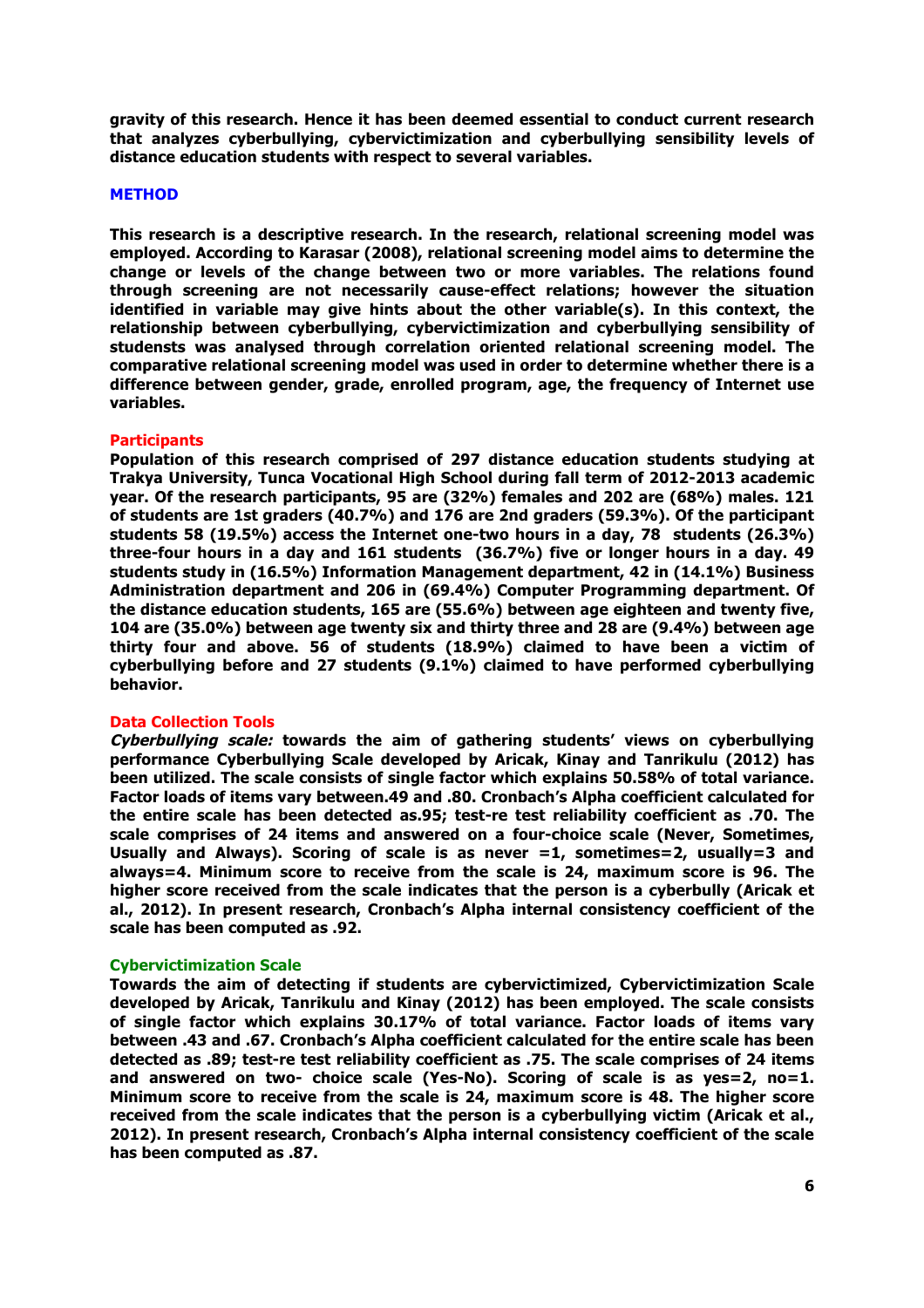#### **Cyberbullying Sensibility Scale**

**Towards the aim of detecting students' sensibility towards cyberbullying, Cyberbullying Sensibility Scale developed by Tanrikulu, Kinay and Aricak (2013) has been employed. The scale consists of single factor which explains 46.65% of total variance. Factor loads of items vary between .32 and .73. Internal consistency coefficients of the scale have been found as .83 and .90; two half test-reliability coefficients between .75 and .84.** 

**In addition, item-total correlations of the scale have been lined between .42 and .63 for integrated group. Consisting of 14 items the scale is answered on three-choice scale (Yes, Sometimes, No). Scoring of scale is as no=1, sometimes=2 and yes=3. Minimum score to receive from the scale is 14, maximum score is 42. The higher score obtained from the scale indicates that the student has high level of sensibility towards cyberbullying (Tanrikulu et al, 2013). In present research Cronbach's Alpha internal consistency coefficient of scale has been detected as .82.**

### **Data Collection and Analysis**

**Data have been collected by the researcher during 2012–2013 academic year fall term pre-final exams period. First, students have been briefed on research topic and data collection tools. Next they have been reminded that research participation is voluntary, then students have been directed towards survey questions. The scales have been answered in about 20 minutes. Throughout the process 305 surveys in total have been distributed to students and 297 of these surveys have been received back in a format applicable to data processing. Prior to the analysis Kolmogorov-Smirnov Test has been conducted to see if data were in normal distribution and it has been detected that for the variables, test result is p<0.05. Towards the aim of analyzing data with no normal distribution descriptive statistics, Mann Whitney U and Kruskal Wallis H tests have been utilized. To the end of detecting inter-scale relation, Spearman Brown Rank Correlation coefficient has been employed. In the correlations .05 level of significance has been taken as meaningful.**

#### **FINDINGS**

**Correlation coefficients amid cyberbullying, cybervictimization and cyberbullying sensibility variables have been demonstrated in Table 1. As Table 1 is examined it surfaces that between cyberbullying and cybervictimization there is mid-level, positive and meaningful correlation (r=.327, p<.01). It can thus be argued in the light of this finding that parallel to the increase in cybervictimization, cyberbullying also grows bigger.** 

**Table: 1 Correlations between the cyberbullying, cybervictimization and cyberbullying sensibility variables**

| <b>Variables</b>                 | Cyberbullying | Cybervictimization | <b>Cyberbullying Sensibility</b> |
|----------------------------------|---------------|--------------------|----------------------------------|
| <b>Cyberbullying</b>             |               | $.327**$           | .028                             |
| <b>Cybervictimization</b>        | $.327**$      |                    | $.147*$                          |
| <b>Cyberbullying Sensibility</b> | .028          | $.147*$            |                                  |

**Note. \*p<.05, \*\*p<.01**

Taken into account the determination coefficient as well  $(r^2=0.11)$  it can be claimed that **11% of total variance in cybervictimization stems from cyberbullying. Likewise it can also be identified that between cybervictimization and sensibility towards cyberbullying, there is low level, positive and meaningful correlation (r=.147, p<.05).Obtained findings on cyberbullying, cybervictimization and sensibility towards cyberbullying manifest that**  students' average scores on cyberbullying ( $\overline{X}$  =32.31) and cybervictimization ( $\overline{X}$  =30.36)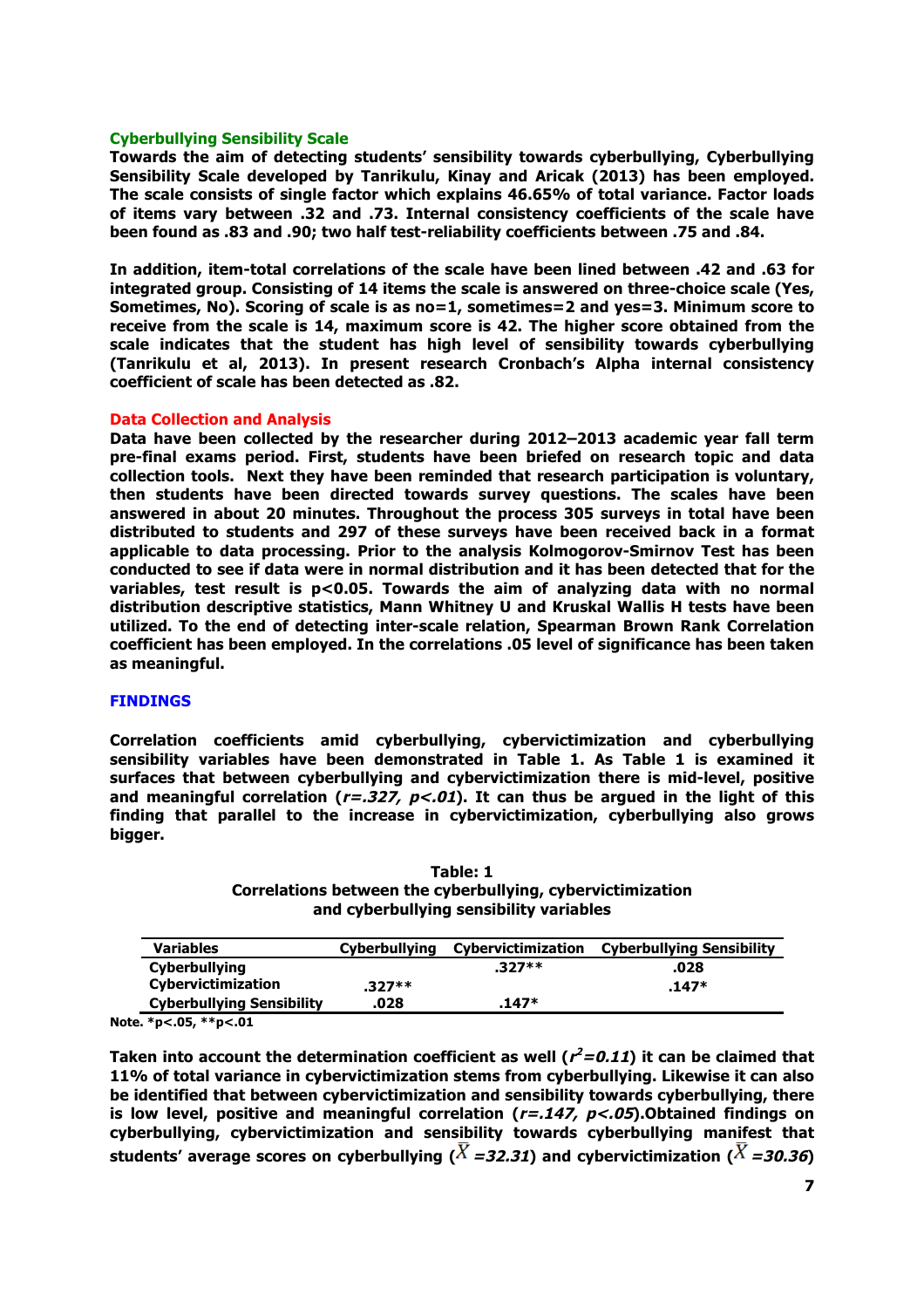**are mid-level whereas the score average obtained from cyberbullying sensibility scale is**  significantly high ( $\overline{X}$  = 36.62). Obtained findings are as shown in Table 2.

**Table: 2 Descriptive statistics of the distance education students for cyberbullying, cybervictimization and cyberbullying sensibility scores**

| <b>Variables</b>                 |     |       | SD    |
|----------------------------------|-----|-------|-------|
| Cyberbullying                    | 297 | 32.31 | 11.02 |
| Cybervictimization               | 297 | 30.36 | 3.86  |
| <b>Cyberbullying Sensibility</b> | 297 | 36.62 | 5.31  |

**Mann Whitney U Test has been employed to analyze distance education students' cyberbullying, cybervictimization and sensibility levels towards cyberbullying with respect to gender variable. According to the findings listed in Table 3, with respect to gender variable, there is meaningful differentiation between cyberbullying and**  cybervictimization scores  $(U_1=8079.00, p<.05; U_2=8214.00, p<.05)$ .

**Table: 3 Mann–Whitney U test result of cyberbullying, cybervictimization and cyberbullying sensibility scores with respect to the variable of gender**

| <b>Variables</b>                 | Gender                | N         | Mean<br>Rank     | <b>Sum of Ranks</b>  | U       | p    |
|----------------------------------|-----------------------|-----------|------------------|----------------------|---------|------|
| <b>Cyberbullying</b>             | Male                  | 202       | 156.50           | 31614.00             | 8079.00 | .019 |
|                                  | <b>Female</b>         | 95        | 133.04           | 12639.00             |         |      |
| Cybervictimization               | Male<br><b>Female</b> | 202<br>95 | 155.84<br>134.46 | 31479.00<br>12774.00 | 8214.00 | .043 |
| <b>Cyberbullying Sensibility</b> | Male                  | 202       | 151.82           | 30668.50             | 9024.50 | .406 |
|                                  | <b>Female</b>         | 95        | 145.95           | 13584.50             |         |      |

**The correlation between grades of distance education students and the levels of cyberbullying, cybervictimization and sensibility level towards cybervictimization has been examined via Mann Whitney U Test. According to findings presented in Table 4, with respect to grade variable, there is no meaningful differentiation amid cyberbullying,**  cybervictimization and sensibility towards cyberbullying scores  $(U_1=9575.50, p>05;$ **U2=9612.50, p>.05; U3=9409.50, p>.05).**

**Table: 4**

**Mann–Whitney U test result of cyberbullying, cybervictimization and cyberbullying sensibility scores with respect to the variable of grade**

| <b>Variables</b>                 | <b>Class</b> | N   | <b>Mean Rank</b> | <b>Sum of Ranks</b> | U       | p    |
|----------------------------------|--------------|-----|------------------|---------------------|---------|------|
| Cyberbullying                    | 1st graders  | 121 | 157.86           | 19101.50            | 9575.50 | .117 |
|                                  | 2nd graders  | 176 | 142.91           | 25151.50            |         |      |
| Cybervictimization               | 1st graders  | 121 | 140.44           | 16993.50            | 9612.50 | .149 |
|                                  | 2nd graders  | 176 | 154.88           | 27259.50            |         |      |
| <b>Cyberbullying Sensibility</b> | 1st graders  | 121 | 159.24           | 19267.50            | 9409.50 | .087 |
|                                  | 2nd graders  | 176 | 141.96           | 24985.50            |         |      |

**Towards the aim of analyzing distance education students' levels of cyberbullying, cybervictimization and sensibility level towards cybervictimization with respect to their department Kruskal Wallis H Test has been employed. According to findings presented in Table 5, with respect to department variable, there is no meaningful differentiation amid**  cyberbullying, cybervictimization and sensibility towards cyberbullying scores  $\chi_1^2$  (df=2, **n=297)=4.68, p>.05; χ<sup>2</sup> <sup>2</sup> (df=2, n=297)=.58, p>.05; <sup>χ</sup><sup>3</sup> <sup>2</sup> (df=2, n=297)=3.50, p>.05.**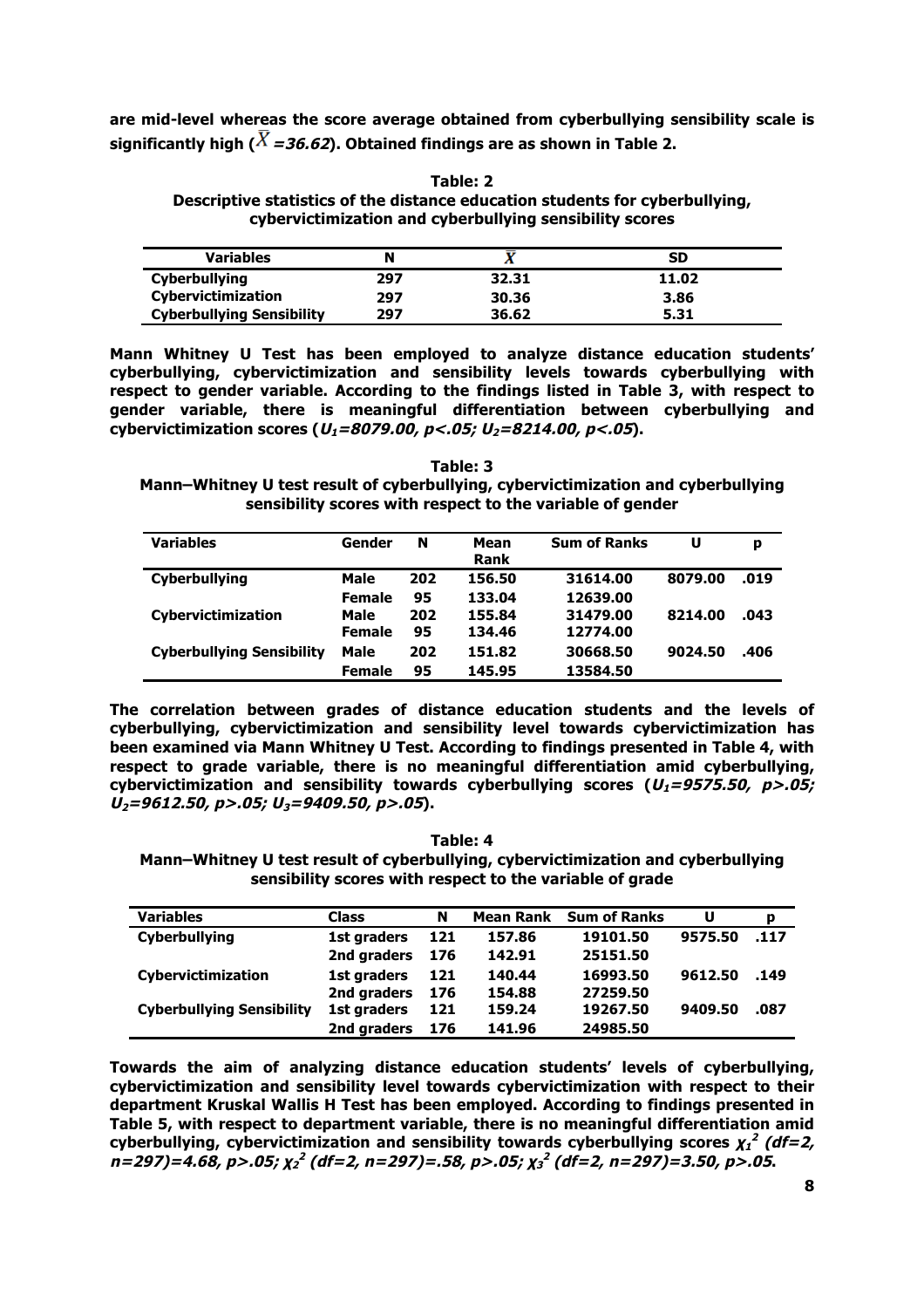#### **Table: 5**

| <b>Variables</b>                    | <b>Program of Study</b>        | N   | <b>Mean Rank</b> | df                      |      | p    |
|-------------------------------------|--------------------------------|-----|------------------|-------------------------|------|------|
|                                     | <b>Business Administration</b> | 42  | 158.18           | $\mathbf{2}$            | 4.68 | .096 |
| <b>Cyberbullying</b>                | <b>Information Management</b>  | 49  | 126.62           |                         |      |      |
|                                     | <b>Computer Programming</b>    | 206 | 152.45           |                         |      |      |
|                                     | <b>Business Administration</b> | 42  | 155.92           | $\overline{\mathbf{z}}$ | .58  | .745 |
| <b>Cybervictimization</b>           | <b>Information Management</b>  | 49  | 142.28           |                         |      |      |
|                                     | <b>Computer Programming</b>    | 206 | 149.19           |                         |      |      |
|                                     | <b>Business Administration</b> | 42  | 141.43           | 2                       | 3.50 | .173 |
| Cyberbullying<br><b>Sensibility</b> | <b>Information Management</b>  | 49  | 169.64           |                         |      |      |
|                                     | <b>Computer Programming</b>    | 206 | 145.63           |                         |      |      |

**Kruskal Wallis H test result of cyberbullying, cybervictimization and cyberbullying sensibility scores with respect to the variable of program of study**

**Towards the aim of analyzing distance education students' levels of cyberbullying, cybervictimization and sensibility level towards cybervictimization with respect to their age, Kruskal Wallis H Test has been employed.** 

**According to analysis findings, with respect to age variable, there is no meaningful differentiation amid cyberbullying, cybervictimization and sensibility towards cyberbullying scores χ<sup>1</sup> <sup>2</sup> (df=2, n=297)=5.48, p>.05, χ<sup>2</sup> <sup>2</sup> (df=2, n=297)=.38, p>.05 and χ<sup>3</sup> <sup>2</sup> (df=2, n=297)=5.38, p>.05. Obtained findings have been presented in Table 6.**

**Table: 6 Kruskal Wallis H test result of cyberbullying, cybervictimization and cyberbullying sensibility scores with respect to the variable of age**

| <b>Variables</b>                 | Age         | N   | <b>Mean Rank</b> | df | v    | р    |
|----------------------------------|-------------|-----|------------------|----|------|------|
| Cyberbullying                    | $18 - 25$   | 165 | 157.38           | 2  | 5.48 | .064 |
|                                  | $26 - 33$   | 104 | 142.97           |    |      |      |
|                                  | 34 and over | 28  | 122.02           |    |      |      |
| <b>Cybervictimization</b>        | 18-25       | 165 | 151.10           | 2  | .38  | .825 |
|                                  | $26 - 33$   | 104 | 144.86           |    |      |      |
|                                  | 34 and over | 28  | 152.00           |    |      |      |
| <b>Cyberbullying Sensibility</b> | $18 - 25$   | 165 | 138.73           | 2  | 5.38 | .068 |
|                                  | $26 - 33$   | 104 | 161.18           |    |      |      |
|                                  | 34 and over | 28  | 164.27           |    |      |      |

**Towards the aim of analyzing distance education students' levels of cyberbullying, cybervictimization and sensibility level towards cyberbullying with respect to daily use frequency of Internet, Kruskal Wallis H Test has been employed.** 

**Analysis findings demonstrate that between Internet use frequency variable and**  cyberbullying and cybervictimization score there is meaningful differentiation  $\chi_1^2(df=2$ , **n=297)=10.43, p<.05 and χ<sup>2</sup> <sup>2</sup> (df=2, n=297)=9.85, p<.05.**

**This finding proves that increase in daily use length of Internet is an effective factor on cyberbullying and cybervictimization.** 

**As rank averages are taken into consideration it is detected that cyberbullying is maximum in students spending five or longer hours on the Internet and cybervictimization is maximum in students spending three-four hours in a day on the Internet. Obtained findings are as demonstrated in Table 7.**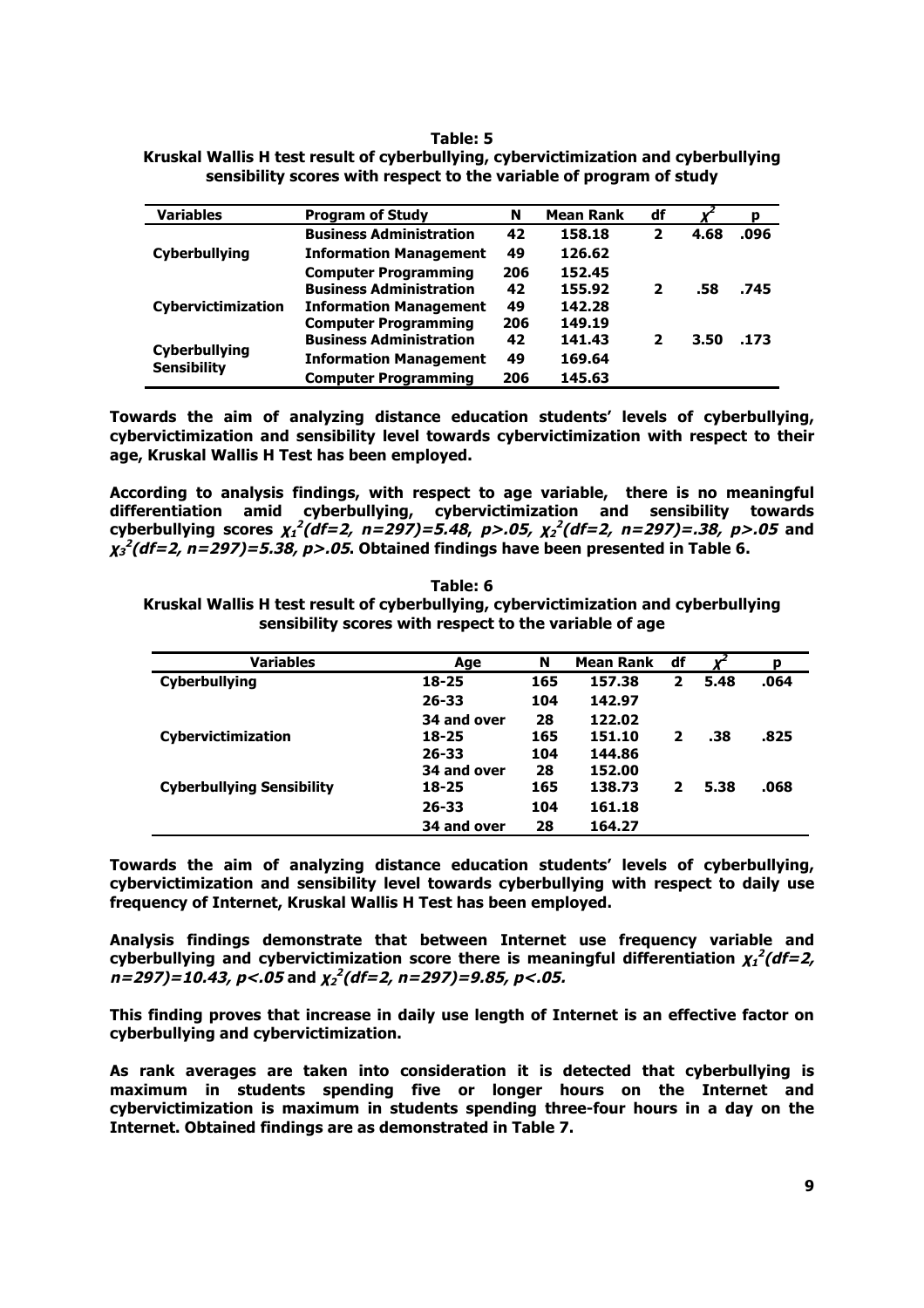**Table: 7**

| <b>Variables</b>                           | <b>Internet use</b><br>frequency | N   | Mean<br><b>Rank</b> | df | $x^2$ | р    | <b>Significance</b> |
|--------------------------------------------|----------------------------------|-----|---------------------|----|-------|------|---------------------|
|                                            | 1or 2 hours $(A)$                | 58  | 118.81              | 2  | 10.43 | .005 | $C-A$               |
| <b>Cyberbullying</b>                       | 3 or 4 hours (B)                 | 78  | 151.89              |    |       |      |                     |
|                                            | 5 hours and more (C)             | 161 | 158.48              |    |       |      |                     |
|                                            | 1or 2 hours $(A)$                | 58  | 122.23              | 2  | 9.85  | .007 | <b>B-A, C-A</b>     |
| <b>Cybervictimization</b>                  | 3 or 4 hours (B)                 | 78  | 168.40              |    |       |      |                     |
|                                            | 5 hours and more (C)             | 161 | 149.25              |    |       |      |                     |
|                                            | 1or 2 hours $(A)$                | 58  | 138.93              | 2  | 1.08  | .582 |                     |
| <b>Cyberbullying</b><br><b>Sensibility</b> | 3 or 4 hours (B)                 | 78  | 149.14              |    |       |      |                     |
|                                            | 5 hours and more (C)             | 161 | 152.56              |    |       |      |                     |

| -------                                                                             |  |
|-------------------------------------------------------------------------------------|--|
| Kruskal Wallis H test result of cyberbullying, cybervictimization and cyberbullying |  |
| sensibility scores with respect to the variable of internet use frequency           |  |

**In order to identify the source of difference detected between groups Mann Whitney Utests have been employed on dual combinations of groups. Test findings manifested that students performing cyberbullying behaviors spend five or longer hours of time on the Internet.** 

**In the evaluation based on the cybervictimizations of students it has been detected that between three-four or longer hours of daily Internet use and one-two hours of daily Internet use there is meaningful differentiation. In another saying students spending three–four or longer hours on the Internet in a day exhibit higher tendency towards cybervictimization.**

**Towards the aim of analyzing distance education students' levels of cyberbullying, cybervictimization and sensibility level towards cyberbullying with respect to having experienced any type of cyberbullying victimization before, Mann Whitney U Test has been utilized and obtained findings are as shown in Table 8.** 

**Accordingly there is meaningful differentiation between variable of experiencing cyberbullying victimization before and performing cyberbullying behavior (U=5589.50, p<.05). In the light of this finding it is feasible to argue that students having experienced cyberbullying victimization tend to perform cyberbullying behavior in future.**

| <b>Variables</b>     | Group          |     | <b>Mean Rank</b> | <b>Sum of Ranks</b> |         |      |
|----------------------|----------------|-----|------------------|---------------------|---------|------|
| <b>Cyberbullying</b> | <b>Exposed</b> | 56  | 169.69           | 9502.50             | 5589.50 | .033 |
|                      | Not exposed    | 241 | 144.19           | 34750.50            |         |      |

**Exposed 56 160.68 9007.50 6084.50 .250**

**Cyberbullying Sensibility**

**respect to having exposed to cyberbullying,**

**Table: 8 Mann–Whitney U test result of cyberbullying and cyberbullying sensibility scores with** 

**In order to detect if students sensibility levels towards cybervictimization and cyberbullying varied with respect to their past experiences (if any) with any cyberbullying Mann Whitney U Test has been utilized.** 

**Not exposed 241 146.25 35245.50**

**As manifested in the findings in Table 9, there is meaningful differentiation between variable of cyberbullying and cybervictimization (U=555.00, p<.05). According to this finding there is meaningful correlation between students' cyberbullying and cybervictimization.**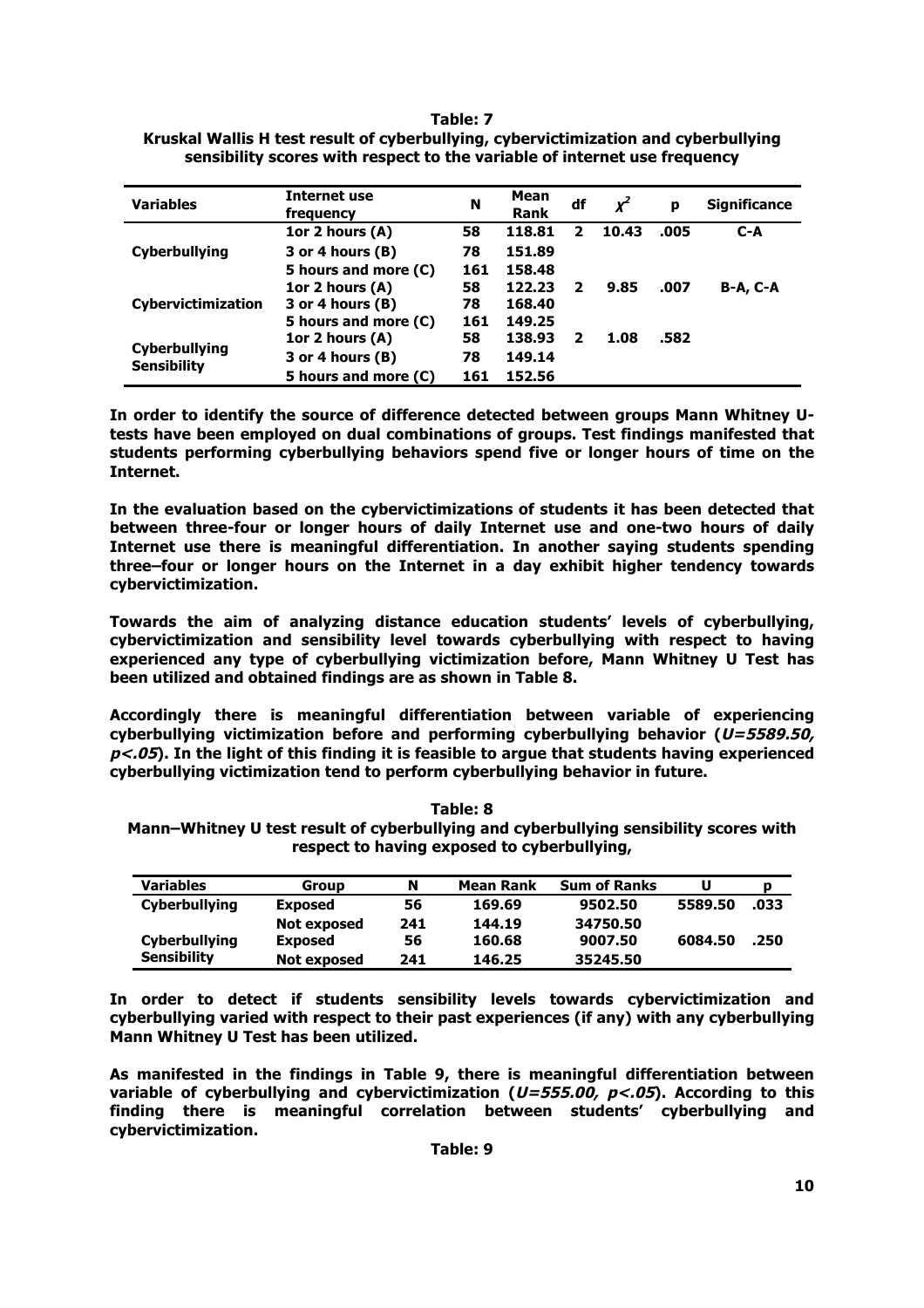**Mann–Whitney U test result of cybervictimization and cyberbullying sensibility scores with respect to the variable of engage in cyberbullying as a bully**

| <b>Variables</b>     | <b>Group</b>   | N   | <b>Mean Rank</b> | <b>Sum of Ranks</b> | U       | p    |
|----------------------|----------------|-----|------------------|---------------------|---------|------|
| Cybervictimization   | <b>Engaged</b> | 27  | 204.39           | 5518.50             | 555.00  | .000 |
|                      | Not engaged    | 270 | 137.56           | 38734.50            |         |      |
| <b>Cyberbullying</b> | <b>Engaged</b> | 27  | 174.20           | 4703.50             | 2694.50 | .108 |
| <b>Sensibility</b>   | Not engaged    | 270 | 146.48           | 39549.50            |         |      |

## **DISCUSSIONS and CONCLUSION**

**The objective in present research has been to detect distance education students cyberbullying, cybervictimization and sensibility levels towards cyberbullying with respect to different variables. Obtained findings manifest that cyberbullying performance scores of distance education students are low, cybervictimization scores are mid-level and there is mid-level correlation between two. It has also been manifested that there is meaningful differentiation between cybervictimization variable and cyberbullying. Likewise it has been detected that there is meaningful differentiation between cyberbullying variable and cybervictimization. In another saying these findings indicate that cyberbullying and cybervictimization are two factors triggering one another. In relevant literature it is possible to come across several researches echoing the findings of current study (Akbulut & Eristi, 2011; Bauman, 2010; Erdur-Baker, 2010; Çelik, Atak & Erguzen, 2012; Kowalski & Limber, 2007; Walrave & Heirman, 2011; Ybarra & Mitchell, 2004). Some of the findings obtained from researches on cyberbullying report that when students are exposed to cyberbullying they develop feelings of anger, hatred, disappointment and revenge (Sahin, Sari, Ozer & Er, 2010) and once fueled with these adverse feelings those victims of cyberbullying can themselves turn into potential cyberbullies (Li, 2006).** 

**This finding can be construed in this way: individuals personally victimized by cyberbullying behaviors can cultivate lessened sensitivity due to the effects of negative feelings such as hatred, anger and humiliation.** 

**Another finding obtained from this research is that students have high sensitivity levels towards cyberbullying and that there is weak connection with cybervictimization. In another saying it is argued that people who are aware that via Internet or mobile tools their personal information might be abused by bad intentional interrupters, that they should terminate communication once meet curses or scoffs on virtual environment and people who take required measures to ensure that neither communication tool nor the person gets defiled in virtual environment are less likely to be victimized by cyberbullying.**

**Another finding detected is that with respect to gender variable there is meaningful differentiation between being a cyberbully and being a cybervictim as regards distance education students. Finding obtained from this research is parallel to the relevant literature reporting that compared to females males are engaged in cyberbullying actions more frequently (Ayas &Horzum, 2012; Özdemir & Akar, 2011; Şahin et al., 2010), and that they are more victimized by cyberbullies (Akbulut & Eristi, 2011; Aricak et al., 2008; Erdur-Baker, 2010; Erdur-Baker & Kavsut, 2007; Li, 2006). On the other hand other findings claiming that females perform higher numbers of cyberbullying actions than males (Agatston et al., 2007; Keith & Martin, 2005; Li, 2006) and that they are victimized more compared to males (Mesch, 2009; Ybarra et al., 2006) and other research findings arguing that with respect to cybervictimization there is no meaningful differentiation between females and males (Özdemir & Akar, 2011; Peker et al., 2012; Slonje & Smith, 2008) are not parallel to the finding detected in present research. It can be argued that**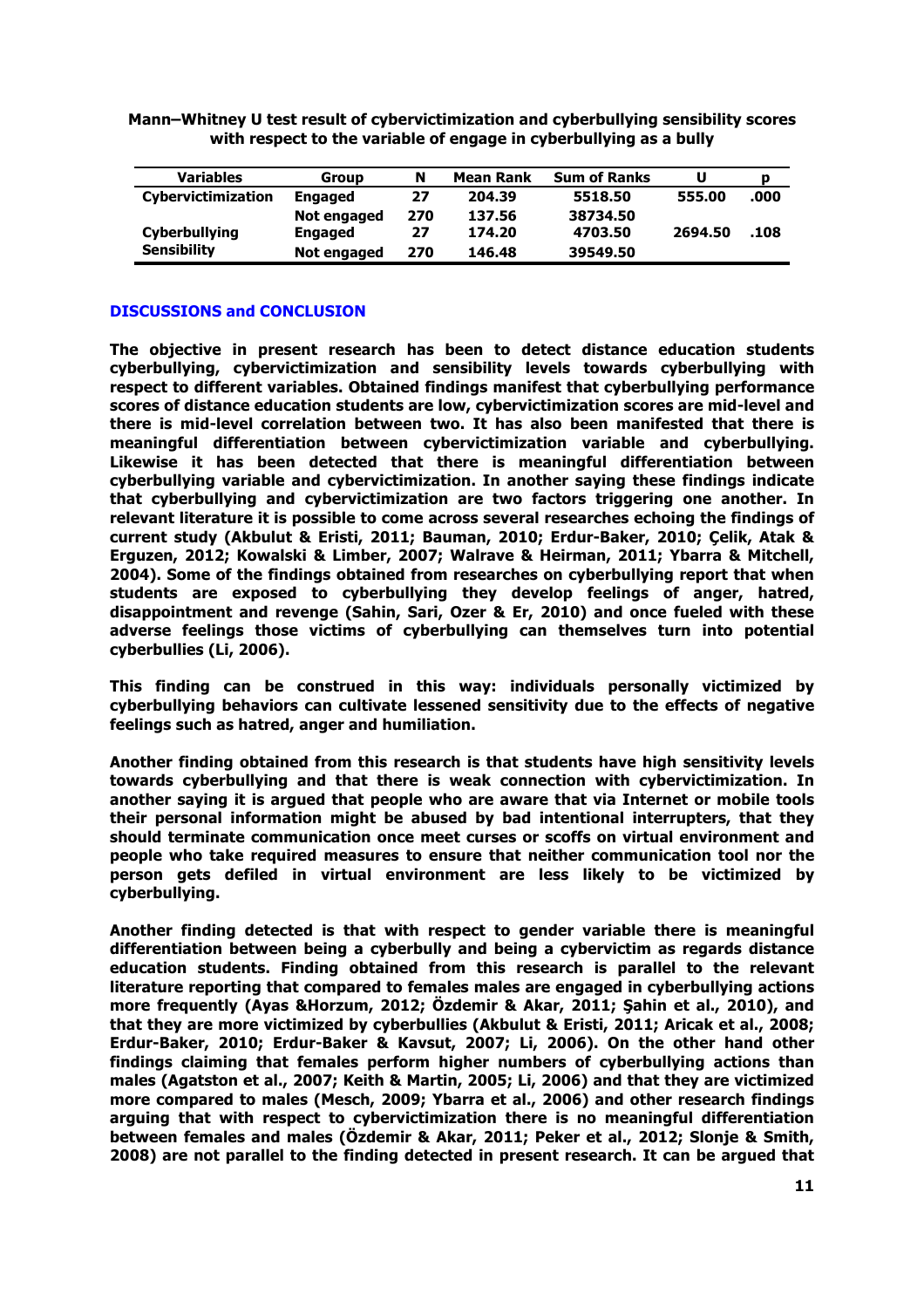**such dissimilarity might be attributed to the fact that Turkish society is a maledominated, patriarchal community and as gender rule of socialization girls are, compared to boys, more inclined towards obeying social norms (Akbulut & Eristi, 2011). It can also be suggested that TUIK (2012) data claiming that males are more inclined to information and communication technologies might have been effective in obtaining this finding. Within that context it is believed that it would be contributive to the related field to conduct researches that analyze on different groups bullying performances specific to girls and boys separately.**

**One other finding obtained from this research is that with respect to department, age and grade variables and cyberbullying, cybervictimization and sensibility towards cyberbullying scores, there exists no meaningful differentiation. In relevant literature the researches that focus on the relation between cyberbullying and cybervictimization with respect to age, grade and department variables provide similar results to the findings of current research (Burnukara, 2009; Erdur-Baker & Kavsut, 2007; Özdemir & Akar, 2011; Slonje & Smith, 2008). On the other hand there are some researches evidencing that with respect to age and grade variable there is a relation between cyberbullying and cybervictimization (Ayas & Horzum, 2012; Kowalski & Limber, 2007; Mark, 2009; Pepler, et al., 2006).** 

**There are also a number of studies reporting that there is no correlation between sensibility towards cyberbullying and variables aforementioned (Ayas & Horzum, 2011; Gezgin & Cuhadar, 2012). Sampling of literature studies that differ from the finding of present research consists of children or teenagers whereas sampling in this research is consisted of adult students. It is considered that the difference between findings of this research and findings of other researches might stem from the fact that adults use Internet based communication resources and novel technologies more deliberatively when compared to children or teenagers and that they are more aware of the negative effects of these resources and technologies. Indeed, European Online Kids Research Turkey Report (EU Kids Online, 2012) stating that kids possess low level of knowledge and skills on the Internet use is supportive of this deduction. In order to manifest more accurately the reasons of this difference emerging in literature researches, comparative qualitative and quantitative researches need to be conducted.**

**Another finding of this research is that with respect to variable of daily Internet use of distance education students there is meaningful differentiation between cyberbullying and cybervictimization. In another saying it has been detected that children who spend five or longer hours daily on the Internet perform greater levels of cyberbullying when compared to students spending fewer hours. This finding is parallel to many other researches in relevant literature (Akbulut et al., 2010; Erdur-Baker 2010; Hinduja & Patchin, 2008; Li, 2005; Ozdemir & Akar, 2011; Topcu et al., 2008). This finding may be attributed to the assumption that children spending longer time on the Internet may be engaged in more negative shares parallel to the rise in this length. This research finding has also demonstrated that students spending three or four hours on the Internet are, compared to the children spending less time, victimized by cyberbullying to a greater extent.** 

**This finding is also parallel to results obtained from relevant literary researches (Peker & Eroglu 2010). In the research, finding indicating the relation between daily Internet use and cybervictimization has demonstrated that the rise of Internet use to five or longer hours triggered a fall in the scores of cybervictimization.** 

**This finding is also parallel to one of the other findings of research indicating that increase in the frequency of Internet use has accelerating effect on sensibility towards cyberbullying.**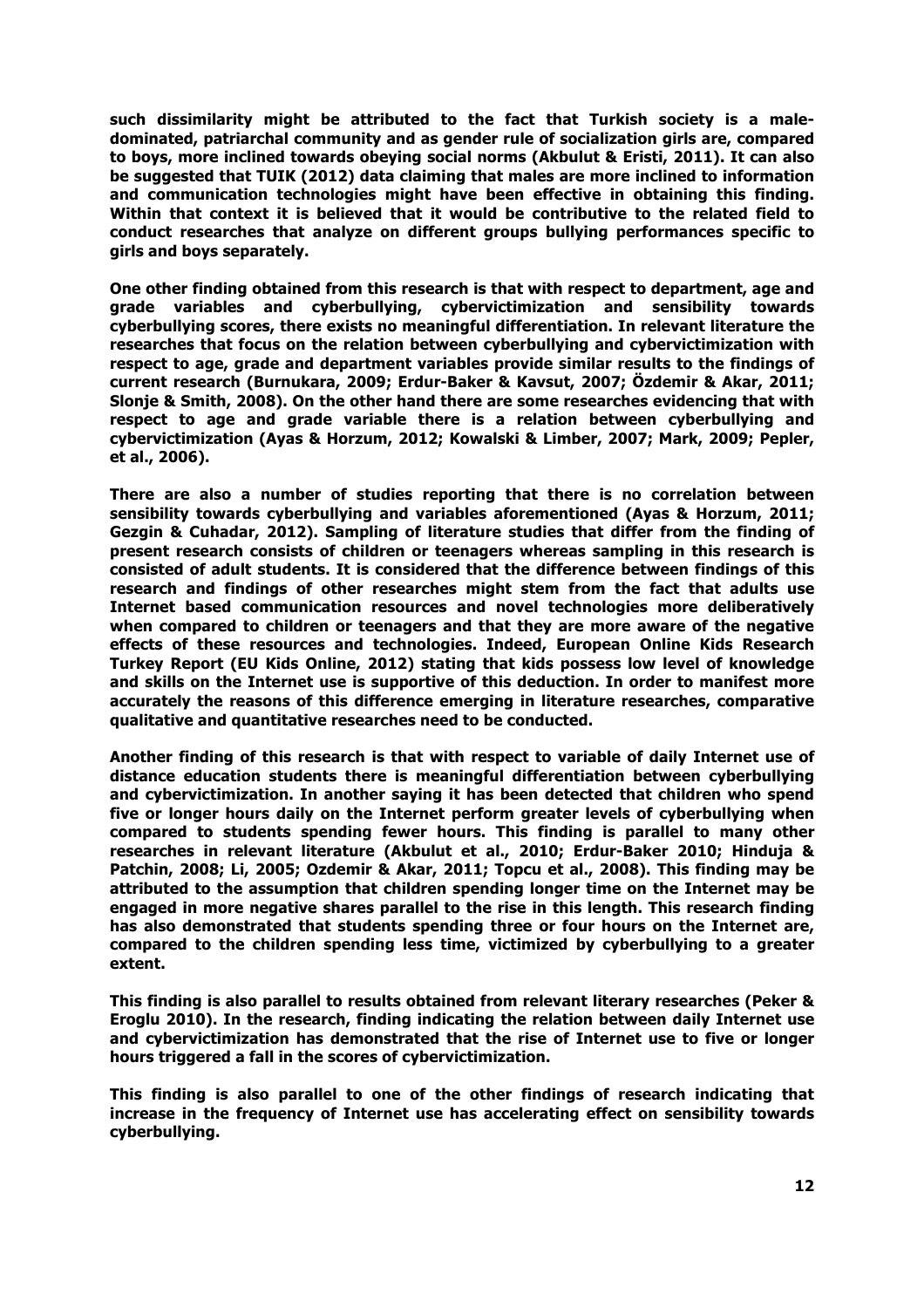**This finding can be construed in such way; the increase in the Internet use of participants created a boosting effect on their awareness on cyberbullying hence they were less victimized by cyberbullying. Towards the aim of analyzing this research finding more safely it would be useful to conduct further researches to examine the relation between Internet use frequency and cybervictimization on groups with dissimilar demographical characteristics.**

**Considering the fact that information and communication technologies are utilized more widely and heavily every passing day, it would be useful to analyze cyberbullying which is becoming increasingly common in not only Turkey but the whole globe amid teenagers and adults and bringing forth devastating effects under new researches that cover a variety of groups and elevating the sensitivity of general society towards cyberbullying would contribute greatly to the solution of this prevailing problem.** 

**There are a number of limitations concerning this study. The main limitation is that all analyses have been built upon single group of data hence it is essential that findings obtained from present research should be verified by comparing and contrasting with findings obtained from distance education students studying at different departments in different universities. Findings obtained via quantitative research methods in present study should also be consolidated with research findings obtained via qualitative methods. Questions such as "What are the relations of socio demographic features excluded from the scope of this research with cyberbullying and cybervictimization? Towards the aim of coping with cyberbullying problem, what are communication features of cyberbullies and cybervictims on virtual environment? What views are held by cybervictims concerning cyberbullying?" should be sought for answers in future studies integrated with qualitative or quantitative qualities.**

### **BIODATA and CONTACT ADDRESSES of the AUTHOR**



**Dr. Hasan OZGUR was born in Burgaz, Bulgaria, in 1980. He graduated from Marmara University, Faculty of Education, Department of Computer and Instructional Technology (CEIT) in 2002. In 2005, he received his M.S and he received his Ph.D. in Computer Engineering, University of Trakya. He has been working at Department of CEIT, Faculty of Education at Trakya University as an Assistant Professor. He has an interest in the study of teacher education, technology acceptance, social networks and distance education.**

**Assist. Prof. Dr. Hasan OZGUR Trakya University Faculty of Education Department of Computer Education and Instructional Technologies Faculty of Education, Kosova Campus Aysekadin, Edirne, TURKEY Phone: +902842120808 Fax: +902842146279 Email: hasanozgur@gmail.com**

# **REFERENCES**

**Agatston, P. W., Kowalski, R., & Limber, S. (2007). Student's perspective on cyber bullying. Journal of Adolescent Health, 41(6), 59–60.**

**Akbulut, Y., Sahin, Y. L., & Eristi, B. (2010). Development of a scale to investigate cybervictimization among online social utility members. Contemporary Educational Technology, 1(1), 46-59.**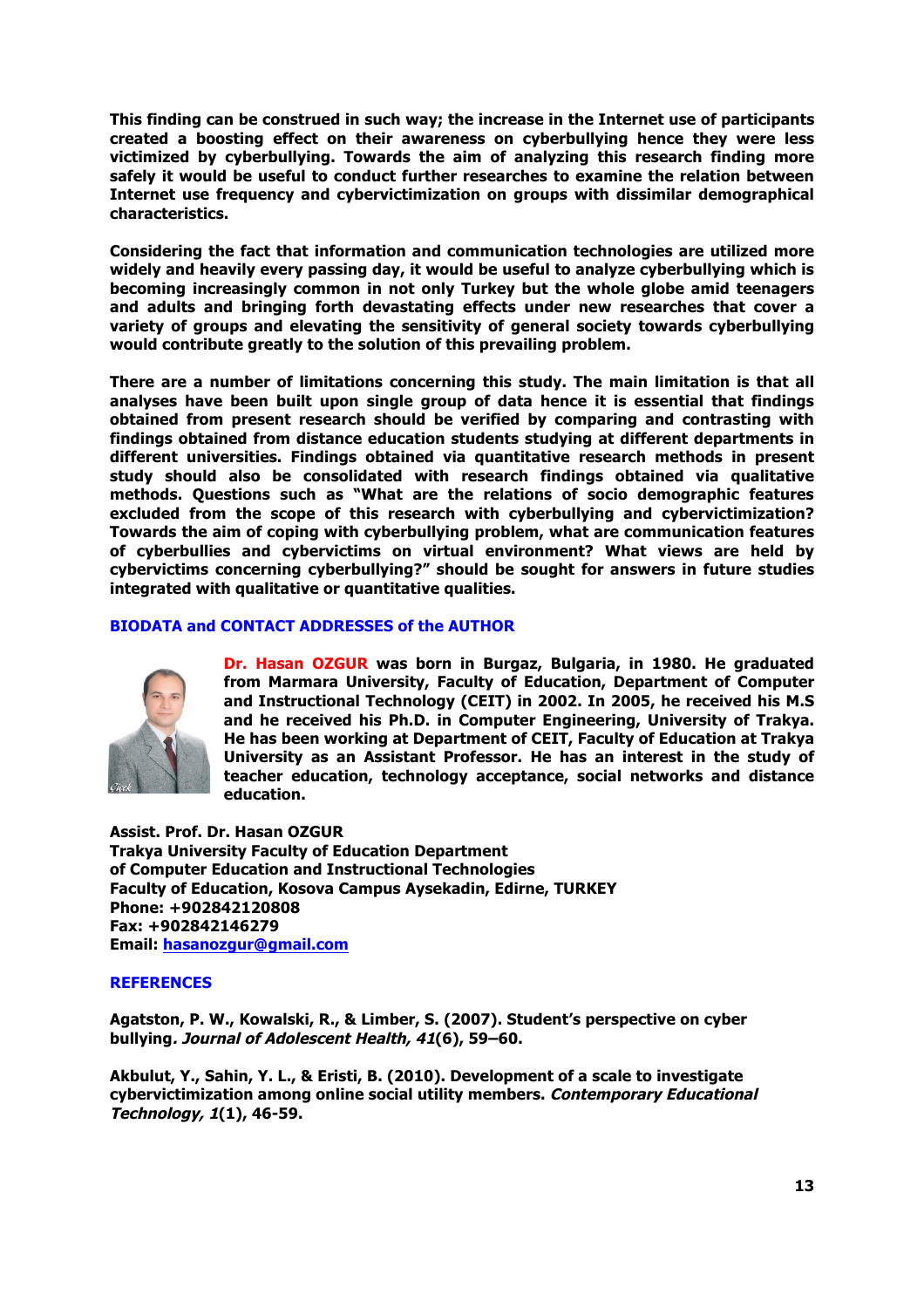**Akbulut, Y., & Eristi, B. (2011). Cyberbullying and victimisation among Turkish university students. Australasian Journal of Educational Technology, 27(7), 1155-1170.**

**Aricak, O. T. (2009). Psychiatric symptomatology as a predictor of cyberbullying among university students. Eurasian Journal of Educational Research, 34, 167–184.**

**Aricak, O. T., Kinay, H., & Tanrikulu, T. (2012). Initial psychometric findings of cyberbullying scale. Journal of the Hasan Ali Yucel Faculty of Education, 17, 340–341.**

**Aricak, O. T., Tanrikulu, T., & Kınay, H. (2012). Initial psychometric findings of cybervictimization scale. Mediterranean Journal of Educational Research, 6(11), 1-6.**

**Aricak, O. T. (2011). Cyberbullying: The new danger waiting for adolescents. Career Window [Kariyer Penceresi], November-December (6), 10-11.**

**Aricak, T., Siyahhan, S., Uzunhasanoglu, A., Saribeyoglu, S., Ciplak, S., Yilmaz, N., & Memmedov, C. (2008). Cyberbullying among Turkish adolescents. Cyberpsychology & Behavior, 11(3), 253-261.**

**Ayas, T., & Horzum, M. B. (2011). Exploring the teachers' cyber bullying perception in terms of various variables. International Online Journal of Educational Sciences, 3(2), 619-640.**

**Ayas, T., & Horzum, M. B. (2012). On being cyber bully and victim among primary school students. Elementary Education Online, 11(2), 369-380.**

**Bauman, S. (2010). Cyberbullying in a rural intermediate school: An exploratory study. The Journal of Early Adolescence, 30(6), 803-833.**

**Bauman, S., & Pero, H. (2010). Bullying and cyberbullying among deaf students and their hearing peers: An exploratory study. Journal of Deaf Studies and Deaf Education, 16(2), 236-253.**

**Belsey, B. (2007). Cyberbullying: A real and growing threat. ATA Magazine, 88(1), 14–21. Beran, T., & Li, Q. (2005). Cyber harassment: A study of new method for an old behavior. Journal of Educational Computing Research, 32(3), 265-277.**

**Burnukara, P. (2009). İlk ve orta ergenlikte geleneksel ve sanal akran zorbalığına ilişkin betimsel bir inceleme [A descriptive study on traditional and cyber bullying in early and middle adolescence]. (Master's dissertation). Hacettepe University Graduate School of Social Sciences, Ankara, Turkey. Available from the Council of Higher Education, National Dissertation Center, Dissertation ID: 258361.**

**Campbell, M. A. (2005). Cyber bullying: An old problem in a new guise? Australian Journal of Guidance and Counselling, 15, 68–76.**

**Campbell, M., Spears, B., Slee, P., Butler, D., & Kift, S. (2012). Victims' perceptions of traditional and cyberbullying, and the psychosocial correlates of their victimisation. Emotional and Behavioral Difficulties, 17(3-4), 389-401.**

**Calvete, E., Orue I., Estévez, A., Villardón, L., & Padilla, P. (2010). Cyberbullying in adolescents: Modalities and aggressors' profile. Computers in Human Behavior 26, 1128– 1135.**

**Ceyhan, A. A., & Ceyhan, E. (2008). Loneliness, depression and computer self-efficacy as predictors of problematic internet use. CyberPsychology & Behavior, 11, 699–701.**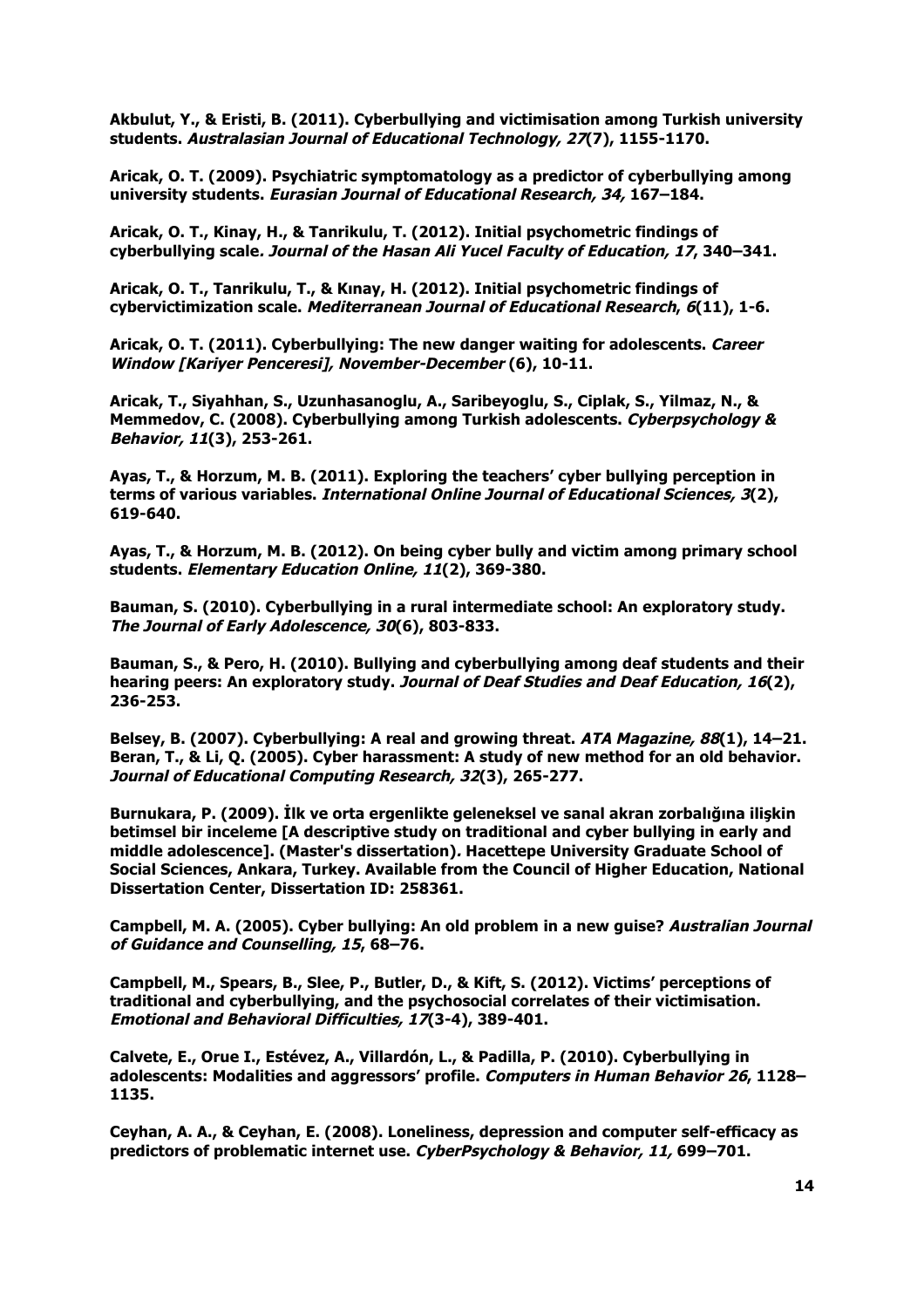**Chak, K., & Leung, L. (2004). Shyness and locus of control as predictors of Internet addiction and Internet use. CyberPsychology & Behavior, 7, 559–570.**

**Çelik, S., Atak, H., & Erguzen, A. (2012). The effect of personality on cyberbullying among university students in Turkey. Eurasian Journal of Educational Research, 49, 129-150.**

**Cetin, B., Yaman, E., Peker, A. (2011). Cyber victim and bullying scale: A study of validity and reliability. Computers & Education, 57, 2261-2271. http://dx.doi.org/10.1016/j.compedu.2011.06.014**

**Cetinkaya, B. (2010). İlköğretim ikinci kademe öğrencilerinde siber zorbalığın yaygınlığı [The prevalence of the cyberbullying on secondary school students]. (Master's dissertation). Selcuk University Graduate School of Educational Sciences, Konya, Turkey. Available from the Council of Higher Education, National Dissertation Center, Dissertation ID: 264388.**

**Erdur-Baker, O. (2010). Cyber bullying and its correlation to traditional bullying, gender and frequent and risky usage of internet mediated communication tools. New Media and Society, 12, 109–125.**

**Erdur-Baker, O., & Kavsut, F. (2007). Cyber bullying: a new face of peer bullying. Eurasian Journal of Educational Research, 27, 31–42.**

**EU Kids Online (October, 2012). EU Kids Online: Turkish National perspectives. Retrieved January 05, 2013 from http://eukidsonline.metu.edu.tr/file/PerspectivesReport.pdf**

**Gezgin, D. M., & Cuhadar, C. (2012). Bilgisayar ve öğretim teknolojileri eğitimi bölümü öğrencilerinin siber zorbalığa ilişkin duyarlılık düzeylerinin incelenmesi [Investigation of the computer education and instructional technologies students' awareness to cyberbullying]. Journal of Educational Sciences Research, 2(2), 93–104.**

**Hinduja, S., & Patchin, J. W. (2008). Cyberbullying: An exploratory analysis of factors related to offending and victimization. Deviant Behavior, 29,129–156.**

**Hinduja, S., & Patchin, J. W. (2010). Cyberbullying identification, prevention, and response. Retrieved September 17, 2013 from http://www.cyberbullying.us/Cyberbullying\_Identification\_Prevention\_Response\_Fact\_ Sheet.pdf**

**Hoff, D. L., & Mitchell, S. N. (2009). Cyberbullying: causes, effects, and remedies. Journal of Educational Administration, 47(5), 652-665.**

**Huang, Yun-yin, Chou, C. (2013). Revisiting cyberbullying: Perspectives from Taiwanese teachers. Computers & Education, 63, 227-239. http://dx.doi.org/10.1016/j.compedu.2012.11.023**

**Johnson, C. L. (2011). An examination of the primary and secondary effects of cyberbullying: Development and testing of a cyber-bullying moderator/mediator model. (Doctoral dissertation). Available from ProQuest Dissertations and Theses database. (UMI No. 868683577).**

**Karasar, N. (2008). Bilimsel Araştırma Yöntemi Kavram-İlke-Teknikler [Concept-Policy-Techniques for Scientific Research Method] (18th Edition). Ankara: Nobel Yayınevi.**

**Keith, S., & Martin, M. E. (2005). Cyber-Bullying: Creating a culture of respect in a cyberworld. Reclaiming Children and Youth, 13(4), 224–228.**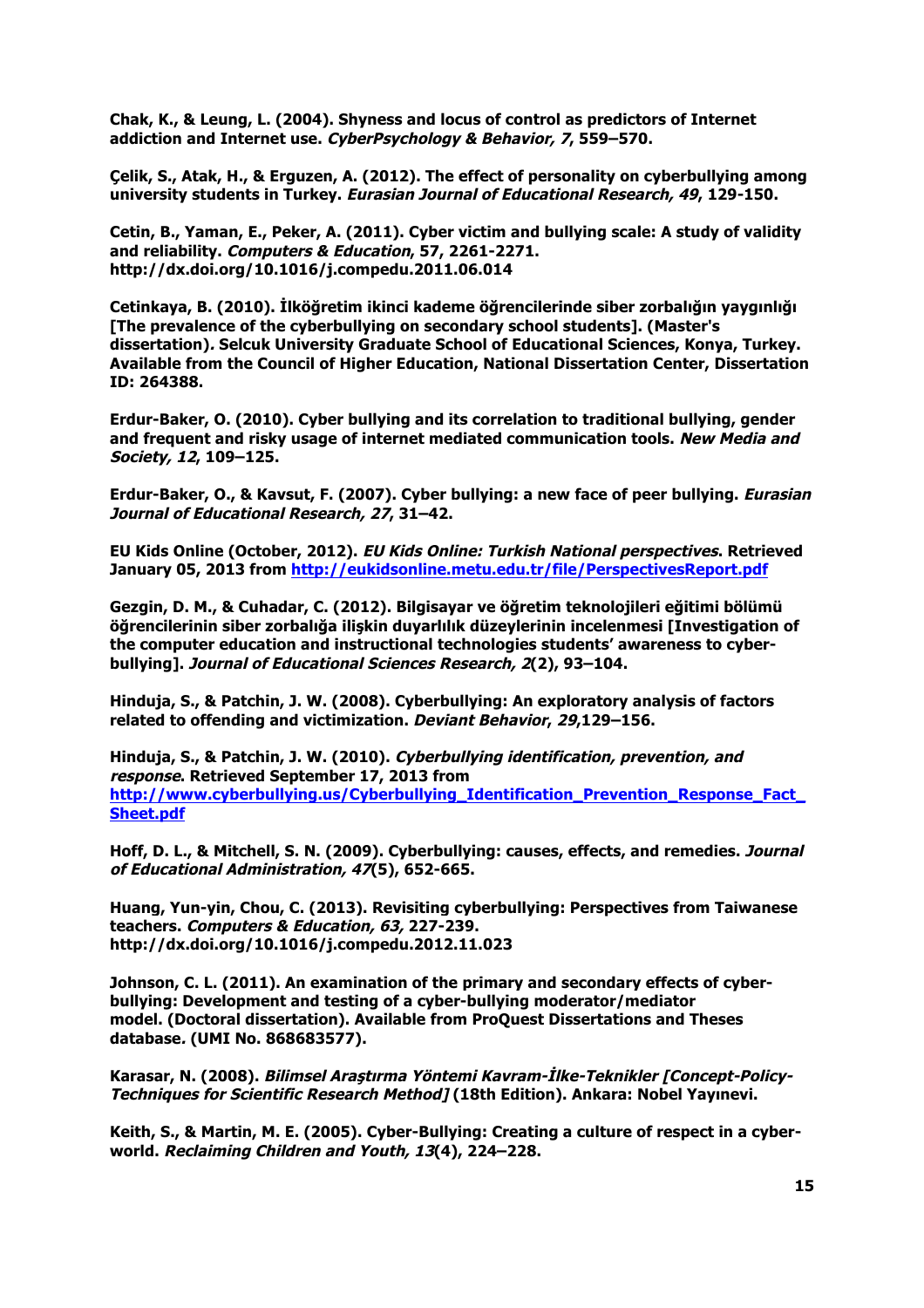**Kowalski, R. M., & Limber, S. P. (2007). Electronic bullying among middle school students. The Journal of Adolescent Health, 41(6), 522-530.**

**Lacey, B. (2007). Social aggression: A study of internet harassment. Hofstra University, New York. (Doctoral dissertation). Available from ProQuest Dissertations and Theses database (UMI No. 304851762).**

**Li, Q. (2005) Cyber-harassment: A study of a new method for an old. Behavior. Journal of Educational Computing Research, 32(3) 265–277.**

**Li, Q. (2006). Cyberbullying in schools: A research of gender differences. School Psychology International, 27(2), 157-170.**

**Mark, L. K. (2009). Student, educator, and parent perceptions of cyberbullying in three Hawai`i middle schools. (Doctoral dissertation). University of Hawai'i at Manoa, Hawaii. Available from ProQuest Dissertations and Theses database (UMI No. 304894298).**

**Mason, K. (2008). Cyberbullying: A preliminary assessment for school personnel. Psychology in the Schools, 45(4), 323–348.**

**Mesch, G. S. (2009). Parental mediation, online activities, and cyberbullying. Cyberpsychology & Behavior, 12, 217–223.**

**Ozdemir, M., & Akar, O. (2011). Examination of high school students' opinions on cyberbullying in terms of various variables. Educational Administration: Theory and Practice, 17(4), 605–626.**

**Ozdemir, M., & Akar, F. (2011). Lise öğrencilerinin siber-zorbalığa ilişkin görüşlerinin bazı değişkenler bakımından incelenmesi [Examination high school students' perceptions about cyber-bullying in terms of some variables]. Educational Administration: Theory and Practice, 17(4), 605-626.**

**Patchin, J. W., & Hinduja, S. (2010). Cyberbullying and self-esteem. Journal of School Health 80, 614–21.**

**Peker, A., & Eroglu, Y., (2010). Internet addiction as a predictor of being a cyberbully/victim of male students. In A. M. Sünbül, & İ. Şahin (Eds.), 4th International Computer and Instructional Technologies Symposium (ICITS'10), 2010 (pp. 862-867). Konya: Selcuk University Press.**

**Peker, A., Eroglu, Y., & Citemel, N. (2012). Relationship of submissive behavior and cyberbullying/cybervictimization: The mediation role of gender. International Journal of Human Sciences, 9(1), 205–221.**

**Pepler, D. J., Craig, W. M., Connolly, J. A., Yuile, A., McMaster, L., & Jiang, D. (2006). A developmental perspective on bullying. Aggressive Behavior, 32, 376-384.**

**Price, M., & Dalgleish, J. (2010). Cyberbullying: Experiences, impacts and coping strategies as described by Australian young people. Youth Studies Australia 29(2), 51–59. Shariff, S. (2009). Confronting Cyberbullying: What Schools Need to Know to Control Misconduct and Avoid Legal Consequences. New York: Cambridge University Press.**

**Slonje, R., & Smith, P. K. (2008). Cyberbullying: Another main type of bullying? Scandinavian Journal of Psychology, 49, 147–154.**